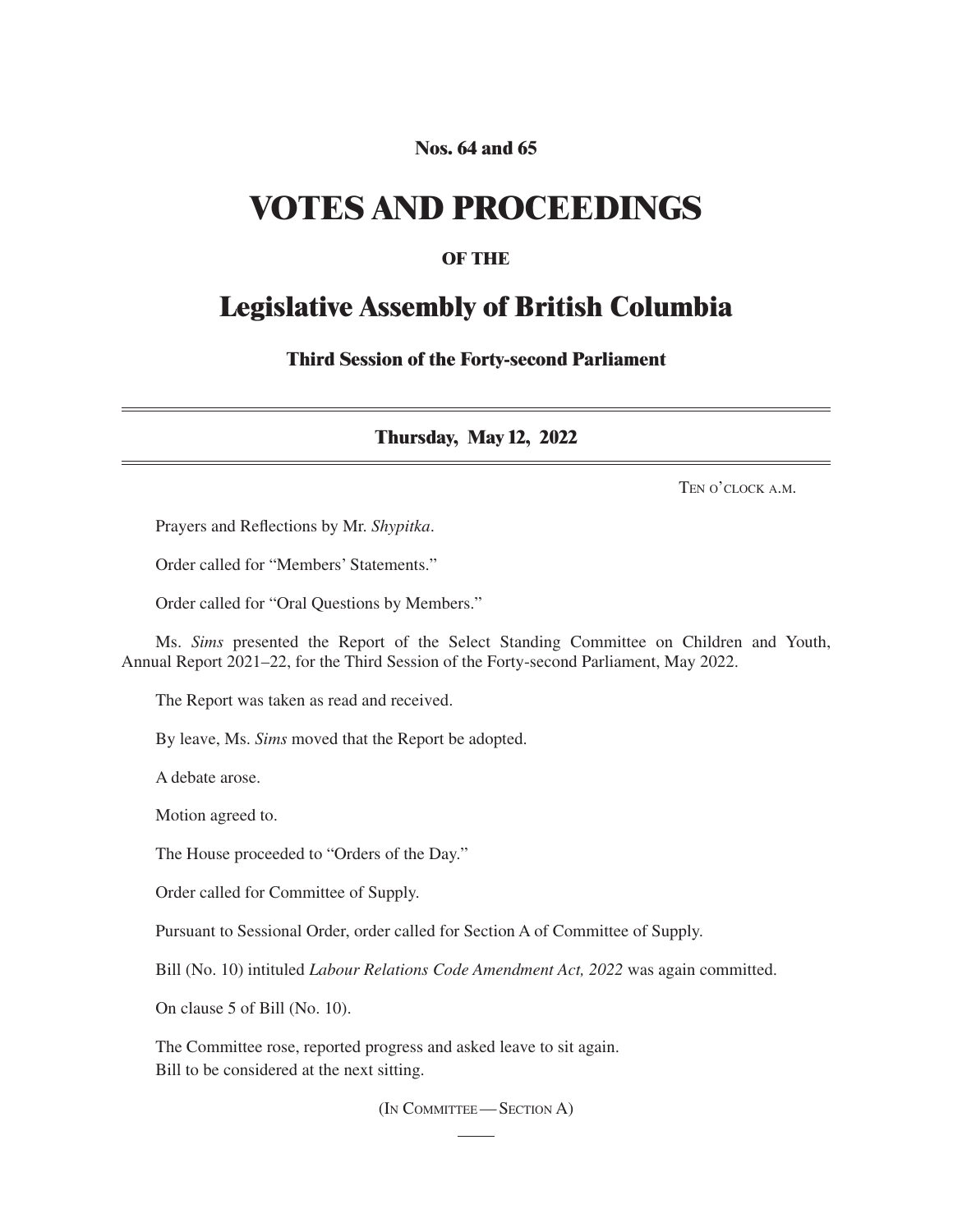Section A of Committee of Supply reported progress of the estimates of the Ministry of Health. Report to be considered at the next sitting. Committee to sit again at the next sitting.

And then the House adjourned at 11.55 a.m.

#### **Thursday, May 12, 2022**

ONE O'CLOCK P.M.

The House proceeded to "Orders of the Day."

Order called for Committee of Supply.

Pursuant to Sessional Order, order called for Section A and Section B of Committee of Supply.

(In Committee—Section B)

Section B of Committee of Supply reported progress of the estimates of the Ministry of Forests. Report to be considered at the next sitting. Committee to sit again at the next sitting.

(In Committee—Section A)

Section A of Committee of Supply reported progress of the estimates of the Ministry of Health. Report to be considered at the next sitting. Committee to sit again at the next sitting.

And then the House adjourned at 5.24 p.m.

HON. RAJ CHOUHAN, *Speaker*

#### **NOTICE OF BILLS**

#### **Monday, May 16**

Mr. *Clovechok* to introduce a Bill intituled *Indigenous Names Statutes Amendment Act, 2022*.

#### **NOTICE OF MOTIONS**

#### **Monday, May 16**

**12** Mr. *D'Eith* to move—

Be it resolved that this House recognize Creative Industries Week and celebrate the talents, innovation and contributions that people in this sector bring to our economy and communities.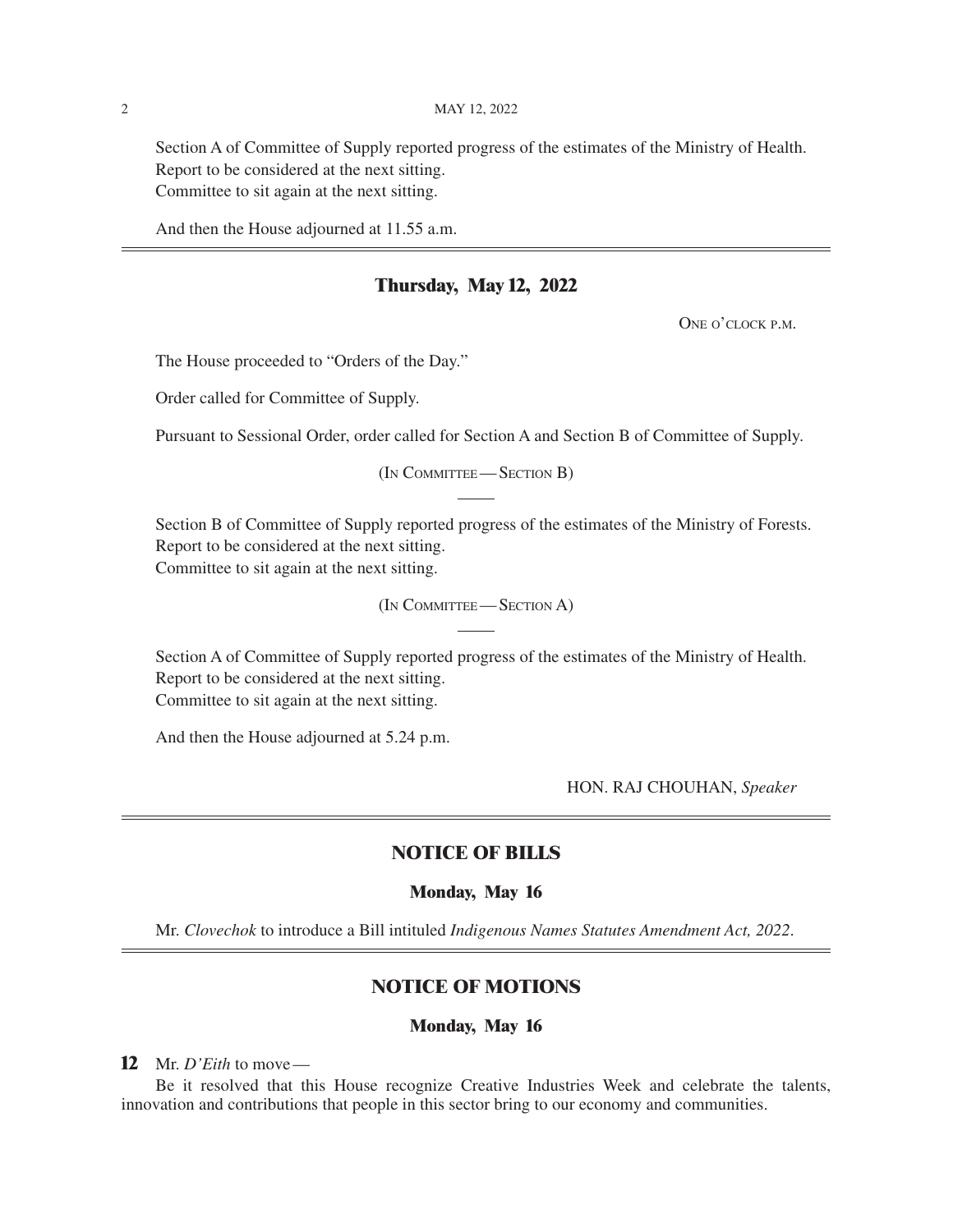| )<br>ו       |
|--------------|
| $\mathbf{I}$ |
| ſ            |
|              |
|              |
|              |
| くくしょ         |
| r<br>C       |
|              |
|              |
|              |
|              |

**GOVERNMENT BILLS**<br>(Listing printed for convenience only) *(Listing printed for convenience only)*

**GOVERNMENT BILLS**

| Bill<br>N⊙.              | Title                                                                                           | Member                                    | First<br>Reading | Second<br>Reading | Com-<br>mittee | Report   | Amended  | Third<br>Reading | Royal<br>Assent | S.B.C.<br>Chap.<br>No. |
|--------------------------|-------------------------------------------------------------------------------------------------|-------------------------------------------|------------------|-------------------|----------------|----------|----------|------------------|-----------------|------------------------|
|                          | An Act to Ensure the Supremacy of Parliament                                                    |                                           | Feb. 8           |                   |                |          |          |                  |                 |                        |
|                          | Municipalities Enabling and Validating (No. 4)<br>Amendment Act, 2022                           | Hon. J. Osborne                           | Feb. 9           | Feb. 10           | Feb. 15        | Feb. 15  |          | Feb. 15          | Mar. 10         |                        |
| 3                        | Protected Areas of British Columbia                                                             | Hon. G. Heyman                            | Feb. 10          | Feb. 14           | Feb. 15        | Feb. 15  |          | Feb. 15          | Mar. 10         | $\sim$                 |
|                          |                                                                                                 |                                           | Feb. 14          | Feb. 17           | Mar. $7$       | Mar. $7$ |          | Mar. $7\,$       | Mar. 10         | 4                      |
|                          | Workers Compensation Amendment Act, 2022                                                        |                                           | Feb. 16          | Feb. 17           | Mar. 3         | Mar. 3   |          | Mar. 3           | Mar. 10         | $\infty$               |
|                          | Budget Measures Implementation Act, 2022                                                        | Hon. S. Robinson                          | Feb. 22          | Mar. 10           | Apr. 6         | Apr. 6   | Apr. 6   | Apr. 25          |                 |                        |
|                          |                                                                                                 | Hon. R. Fleming                           | Feb. 23          |                   |                |          |          |                  |                 |                        |
| ∞                        | Child and Family Support) Amendment Act, 2022<br>Attorney General Statutes (Hague Convention on |                                           | Mar. 2           | Mar. 8            | Mar. 28        | Mar. 28  |          | Mar. 28          | Mar. 31         | S                      |
| O                        | Attorney General Statutes Amendment Act, 2022.                                                  |                                           | Mar. 2           | Mar. 8            | Mar. 29        | Mar. 29  |          | Mar. 29          | Mar. 31         | ७                      |
| $\supseteq$              | Labour Relations Code Amendment Act, 2022                                                       |                                           | Apr. 6           | May 5             |                |          |          |                  |                 |                        |
|                          |                                                                                                 | Hon. S. Robinson                          | Mar. $7$         | Mar. 10           | Mar. 29        | Mar. 29  | Mar. 29  | Mar. 31          | Mar. 31         | Ó                      |
| $\overline{\mathcal{C}}$ |                                                                                                 | Hon. S. Robinson                          | Mar. 28          | Apr. 5            | Apr. 25        | Apr. 25  |          | Apr. 25          |                 |                        |
| ൗ                        | Passenger Transportation Amendment Act, 2022                                                    | Hon. R. Fleming                           | Mar. 8           | Mar. 30           | Apr. $7$       | Apr. $7$ | Apr. $7$ | Apr. 25          |                 |                        |
| $\overline{14}$          |                                                                                                 | Hon. K. Conroy                            | Mar. 9           | Mar. 30           | Apr. 26        | Apr. 26  |          | Apr. 26          |                 |                        |
| $\overline{15}$          |                                                                                                 | Hon. B. Ralston                           | May 9            | May $10$          |                |          |          |                  |                 |                        |
| 16                       |                                                                                                 | Hon. R. Fleming                           | Apr. 5           | Apr. 27           | May $3$        | May 3    |          | May 9            |                 |                        |
| $\overline{17}$          | Miscellaneous Statutes Amendment Act, 2022                                                      | .<br>.<br>.<br>.<br>.<br>.<br>Hon. D. Eby | Mar. 31          | Apr. $7$          | Apr. 28        | Apr. 28  |          | Apr. 28          |                 |                        |
| $\frac{8}{2}$            |                                                                                                 | Hon. S. Robinson                          | Mar. 28          | Mar. 29           | Mar. 30        | Mar. 30  |          | Mar. 30          | Mar. 31         | ┍                      |
| $\overline{19}$          | Employment Standards Amendment Act, 2022                                                        |                                           | Mar. 28          | Mar. 29           | Mar. 30        | Mar. 30  |          | Mar. 30          | Mar. 31         | ${}^{\circ}$           |
| 20                       | <br>Municipal Affairs Statutes Amendment Act, 2022                                              |                                           | Apr. $7\,$       | Apr. 26           | May 3          | May 3    | May 3    | May 3            |                 |                        |
|                          | Professional Governance Amendment Act, 2022                                                     |                                           | Apr. $25\,$      | May $2$           | May 11         | May 11   |          | May 11           |                 |                        |
| 22                       |                                                                                                 | Hon. J. Whiteside                         | Apr. 26 $\,$     | May $2$           |                |          |          |                  |                 |                        |
| 23                       |                                                                                                 |                                           | Apr. 28          | May 4             | May 9          | May 9    |          | May 9            |                 |                        |
| 24                       | Anti-Racism Data Act                                                                            |                                           | May $2$          | May 4             | May $9$        | May $9$  |          | May $9$          |                 |                        |

May 12, 2022

3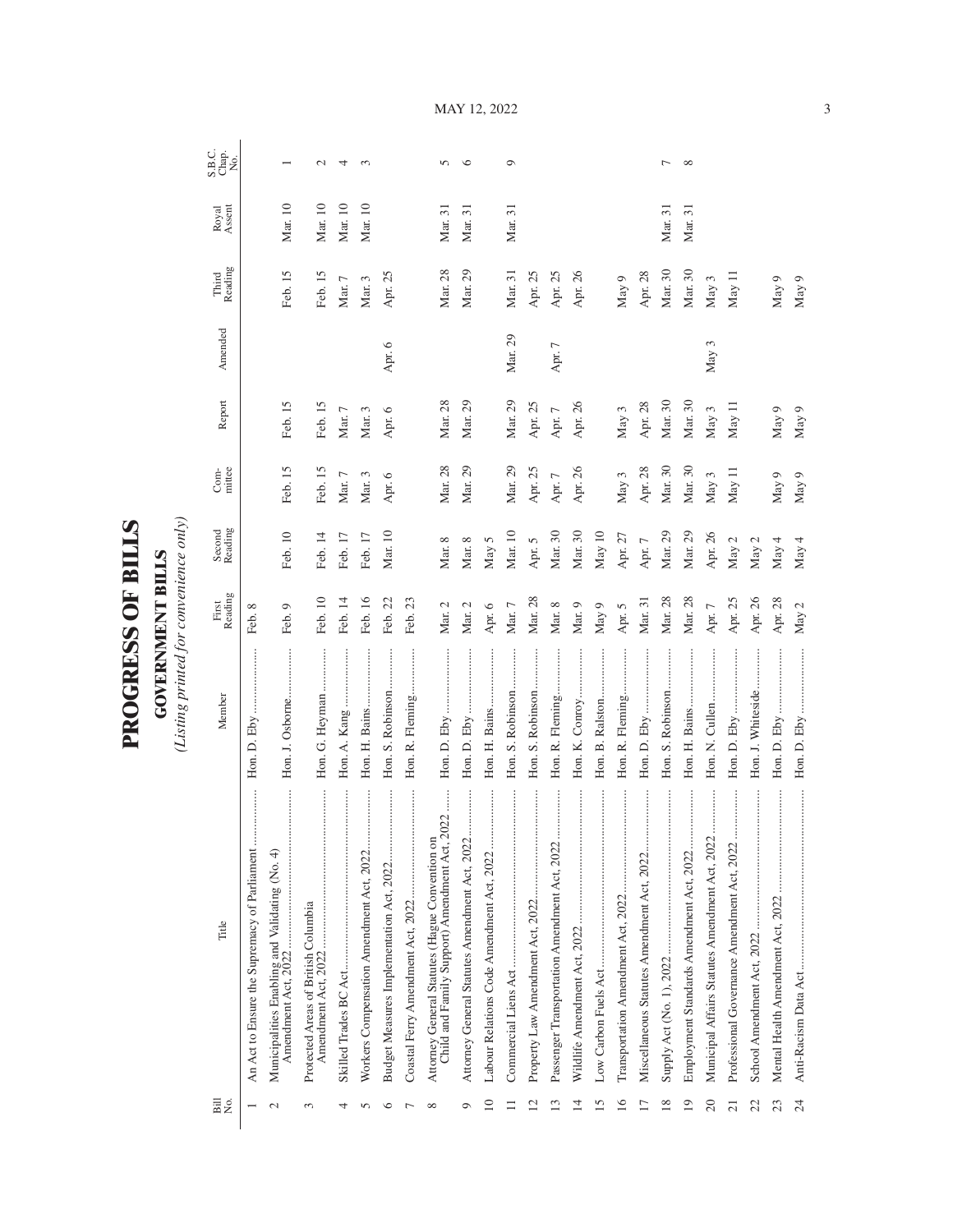**PROGRESS OF BILLS - Continued PROGRESS OF BILLS** *— Continued*

**MEMBERS' BILLS**<br>(Listing printed for convenience only) *(Listing printed for convenience only)* **MEMBERS' BILLS**

| Bill<br>Σó,      | Title                                                                            | Member                                 | Reading<br>First     | Second<br>Reading | mittee<br>Com- | Report | Amended | Reading<br>Third | Royal<br>Assent | C<br>Sag<br>Sag   |
|------------------|----------------------------------------------------------------------------------|----------------------------------------|----------------------|-------------------|----------------|--------|---------|------------------|-----------------|-------------------|
|                  | M 201 British Columbia Transit Amendment Act, 2022                               |                                        | Mar. 3               |                   |                |        |         |                  |                 |                   |
|                  |                                                                                  |                                        | Mar. 8               |                   |                |        |         |                  |                 |                   |
|                  | :<br>:<br>:<br>:<br>:<br>:<br>M 203 Assessment (Split Assessment Classification) |                                        | Mar. 9               |                   |                |        |         |                  |                 |                   |
|                  |                                                                                  |                                        | Mar. 10              |                   |                |        |         |                  |                 |                   |
|                  |                                                                                  | Mr. Clovechok                          | Apr. 5               |                   |                |        |         |                  |                 |                   |
|                  |                                                                                  |                                        | Apr. 6               |                   |                |        |         |                  |                 |                   |
|                  |                                                                                  |                                        | Apr. 25              |                   |                |        |         |                  |                 |                   |
|                  |                                                                                  |                                        | May 2                |                   |                |        |         |                  |                 |                   |
| * Title changed. |                                                                                  |                                        |                      |                   |                |        |         |                  |                 |                   |
|                  |                                                                                  |                                        | <b>PRIVATE BILLS</b> |                   |                |        |         |                  |                 |                   |
|                  |                                                                                  | (Listing printed for convenience only) |                      |                   |                |        |         |                  |                 |                   |
| Bill<br>Σó,      | Title                                                                            | Member                                 | Reading<br>First     | Second<br>Reading | Com-<br>mittee | Report | Amended | Third<br>Reading | Royal<br>Assent | C<br>Sago<br>Sago |

Apr. 5 Pr 401 Sea to Sky University Amendment Act, 2022 ..................... Mr. Sturdy ........................ Apr. 5

4